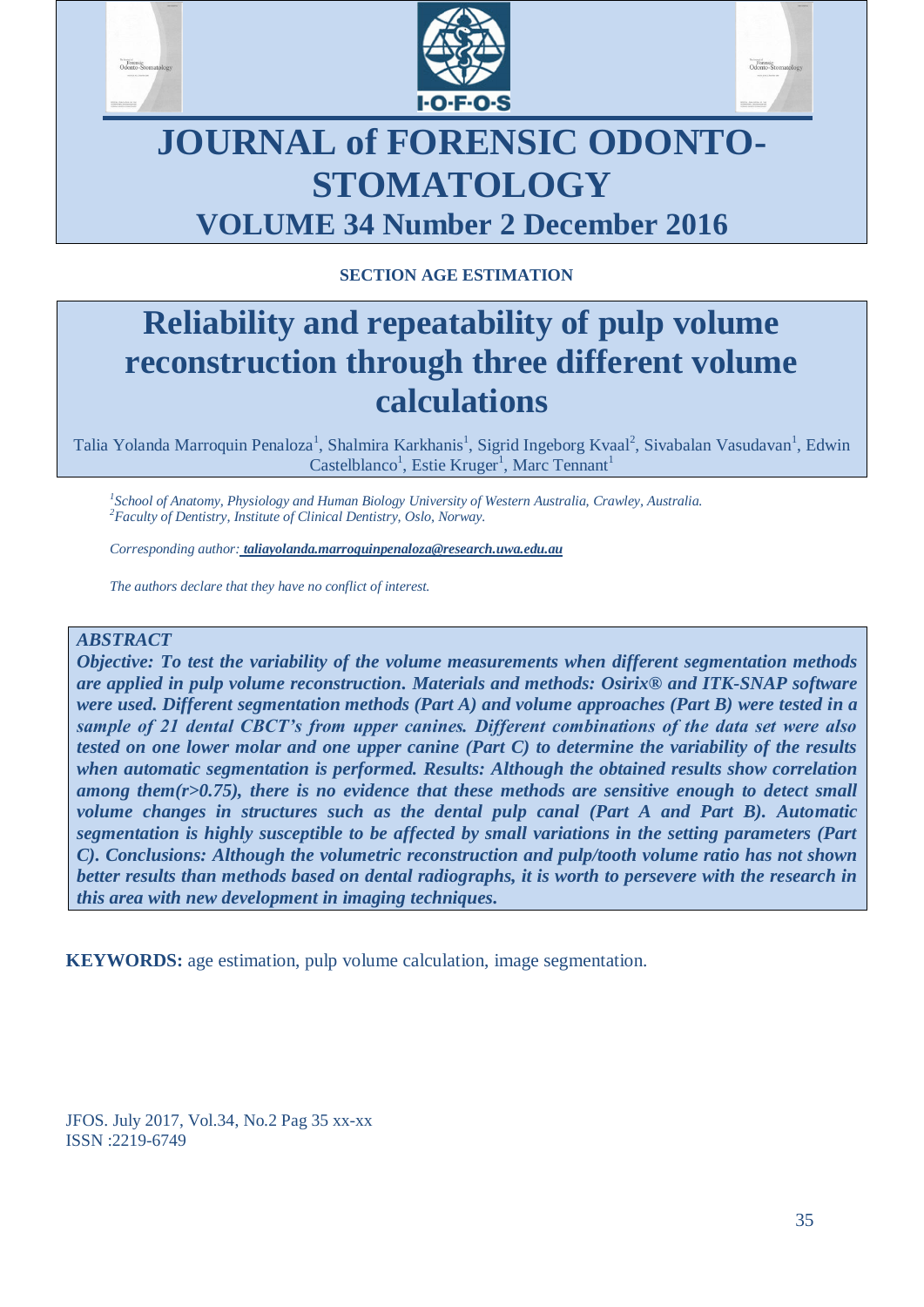

# *INTRODUCTION*

Since 1950 different methods have been proposed to estimate dental age in adults. $<sup>1</sup>$ </sup> Most of them are based on the formation of secondary dentine and the decrease of the pulp chamber size with age. $^{2,3}$  Methods that have an invasive approach, (for example aspartic acid racemization and cementum annulation), are not of preference, as they often require the physical damage of the sample.<sup>4</sup> With the evolution of different diagnostic imaging techniques, non-invasive methods for dental age estimation have become the preferred methods,<sup>5</sup> starting with the use of periapical dental radiographs,  $2,3$ then panoramic radiographs<sup>6</sup> and more recently cone beam computed tomography  $(CBCT).$ <sup>7</sup>

Micro-Computer Tomography ( $\mu$ CT) was introduced in the early  $20th$  century<sup>8</sup> to determine age related three-dimensional changes in pulp cavities, from maxillary first premolar teeth. Consistent with early histological research,  $\mu$ CT study's findings indicate that decrease in pulp volume is not linear. It demonstrates a quicker reduction between the 20 and 40 years and then it slows down thereafter. Further research correlating the ratio between pulp and tooth volume with the chronological age, using µCT and linear regression models to estimate dental age in adults, found promising outcomes.<sup>8</sup> However, in light of the high radiation doses associated with µCT, only extracted teeth can be measured in this way.<sup>9</sup> More recently CBCT has been used for dental age estimation calculating the volumes from tooth and pulp chamber. Since then, volumetric reconstruction from CBCT with different software have been reported in various studies for dental age estimation in  $adults$ <sup>10-13</sup> The most recent studies The most recent studies document the use of CBCT from single- $5,13$  and multi-rooted teeth.<sup>14</sup>. However,

these new methods have not shown superior accuracy to the methods based on dental radiographs. $^{2,15}$  It is evident that within each type of software there are a series of sensitivity settings that influences the mathematical approach to measure the baseline volumetric data. These settings clearly have consequences for the outcome and may well be in part the cause of the substantial variation. The primary aim of this study was to test the variability of the volume measurements when different segmentation methods were applied to pulp volume reconstruction. This study is designed to ensure that the underpinning assumptions of a commonly used age estimation approach based on pulp volume calculation are as accurate as possible.

## *MATERIALS AND METHODS*

Ethics approval for this study was obtained from the Human Research Ethics Committee of the University of Western Australia (Ref: RA/4/1/6797). This study has been performed in accordance with the ethical standards laid down in the 1964 Declaration of Helsinki.

# **Study sample**

A total of 22 anonymized dental CBCT's were used in this study. All of them were recorded with therapeutic purposes, with the consent of the participants, and there was no unnecessary or repeated radiation exposure. All the images were previously unidentified, and age and sex of each individual was the only known information. From these, 57% (n=12) were female, age range 17-63 years, mean age 33.7, and  $43\%$  (n=9) were male, age range=15-52 years, mean age 36.7. The CBCT's were obtained from the radiology department of the University of Kebangsaan, Malaysia, and the research group INVIENDO from the National University of Colombia, In both cases the images were obtained using the 9000 3D Extraoral Imaging System (Carestream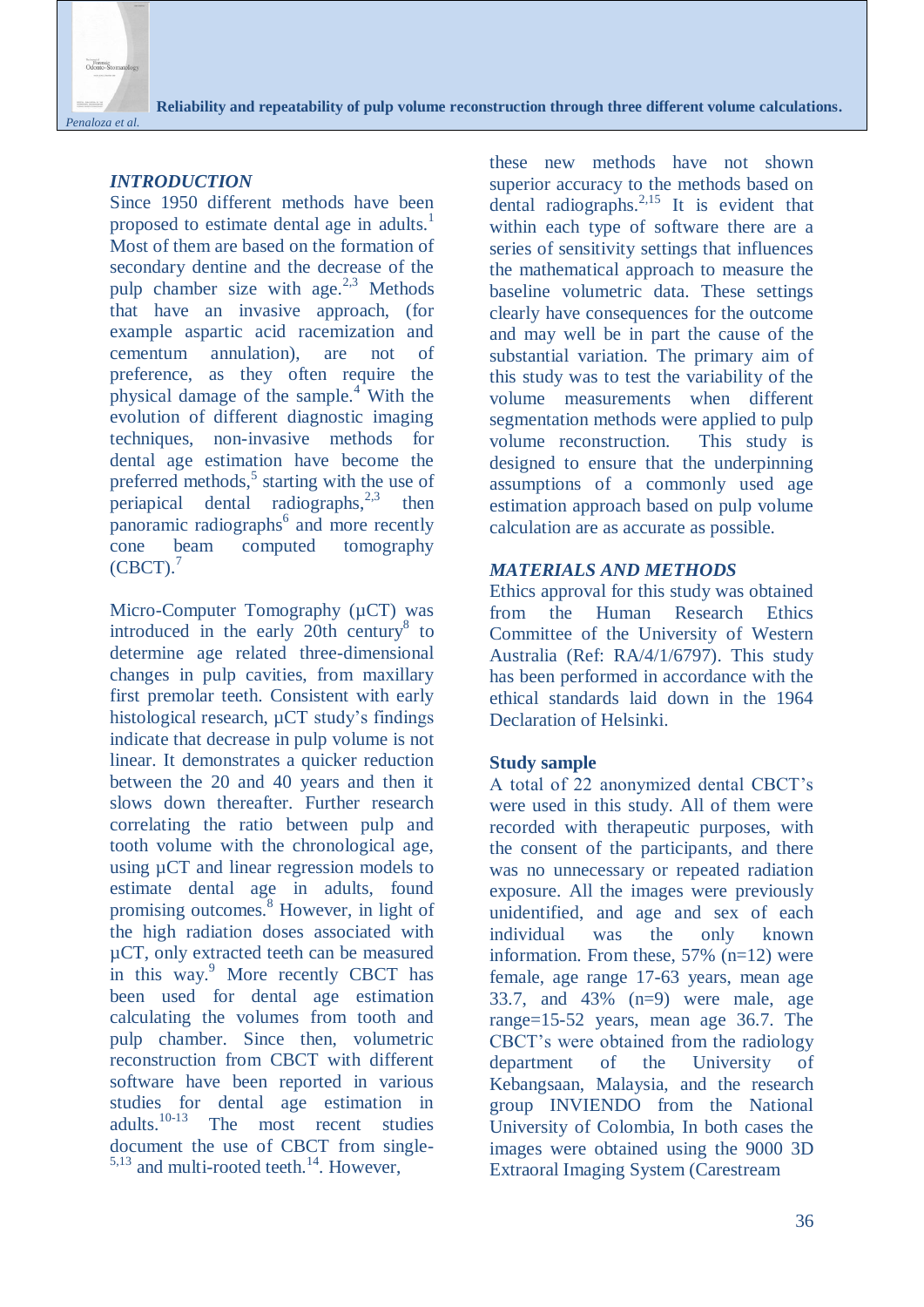

Dental, Atlanta, GA, USA) which had a 180˚ rotation and a field of view (FOV) of 50 mm by 37 mm. The radiation exposure parameters were 8-10 mA, 70 Kv, with a slice thickness of 0.076mm. The images were saved in DICOM format. The selected tooth to apply the different segmentation approaches was the upper right canine, or the left when the right was absent (with Federation Dentaire International (FDI) notation 13 and 23) reconstructing one tooth per subject. Only sound teeth, free of any restorations with completed apex formation were included.

Measurement software ITK-SNAP version 3.4 (open source software, www.itksnap.org) and Osirix<sup>®</sup> (OnDemand 3D software CyberMed Inc, Seoul, South Korea) were used in this study. All the segmentations were completed by a single observer (TYM). All data was collated using Excel (version 2013 Microsoft Redmont, USA) and statistical analysis was completed using R Core Team version 3.1.3 (2015). (R: A language and environment for statistical computing. R Foundation for Statistical Computing, Vienna, Austria. URL [http://www.R-project.org/.](http://www.r-project.org/))

# **Description of the method**

This study tested the comparative outcome of three different ways of estimating the pulp volume,  $5,13,14$  dental age indicator used in adults. The tests were carried out on the root pulp chamber of upper canines (n=21), to calculate the correlation between automatic $^{14}$  and manual segmentation<sup>5</sup> (Part A)(Table 1) and cone shape approach volume calculation<sup>13</sup> (Part B)(Table 2). The final part of the study (Part C)(Table 3) tested the variability of the results obtained with different setting parameter values combinations for automatic segmentation of the pulp canal of one multi-rooted tooth, as previously reported in the literature<sup>14</sup> and one single rooted tooth. (Figure 1)

# **Part A. Automatic and manual segmentation**

Automatic segmentation was performed using the software ITK-SNAP. (Figure 1. A). Manual segmentation used software Osirix ® and its 2D viewer, (Figure 1. B) which allows the observer to go slice by slice and manually select the boundaries of the space to reconstruct, using the tool polygon. The automatic segmentation process in ITK-SNAP is called seed region-growing. To apply it, the observer sets up a "seed" inside the structure to reconstruct, in this case the pulp chamber. This seed grows and a volume is finally obtained.

Automatic segmentation of the pulp was generated using the same combination of setting parameters through the entire sample: Scale of Gaussian blurring: 3.0, edge transformation contrast: 0.2, edge transformation exponent: 4.0, expansion (balloon) force: 1.0, smoothing (curvature) force: 0.2, edge attraction (advection) force 2.0. In three cases the edge transformation exponent needed to be adjusted to 0.05.

Regression models were run to establish which of the setting parameters would have the most significant influence on the final results. Little changes in the Scale of Gaussian generated the bigger changes in the final obtained values ( $p < 0.001$ ).

With manual segmentation two approaches were used. Firstly, every fourth slice was analysed as for the published method. Secondly, the first and last slice was used as the sample. To analyse the same length of root in the automatic and manual approaches, a length defined in the automatic approach was set for the manual approach.

# **Part B. Cone shape geometric approximation**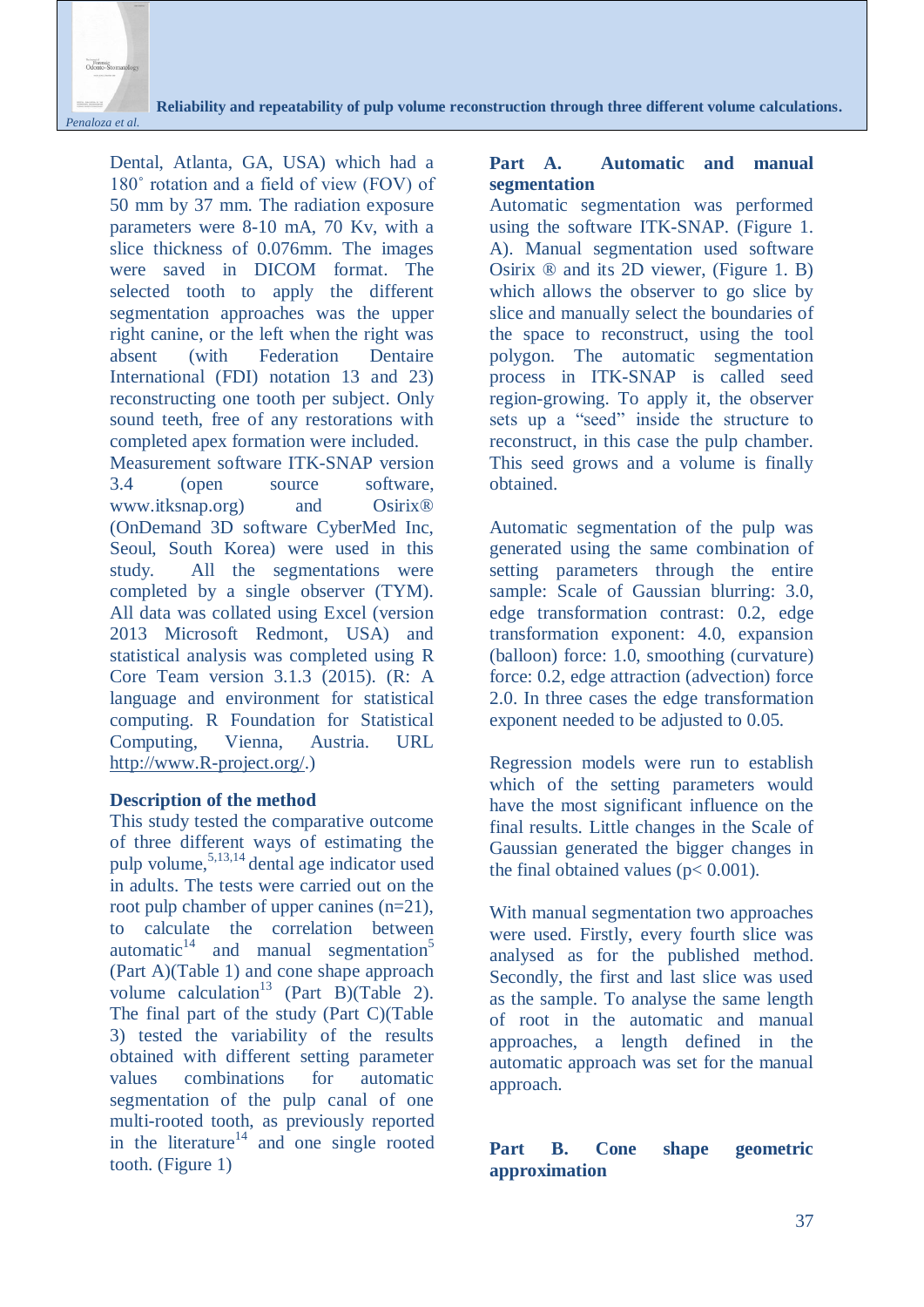

The geometric approximation of the root canal to cone is a simple conservative method and has been used for dental age estimation in adults. Using Osirix®, ovals of best fit were formed in the root canal at the cemento-enamel junction (CEJ) level, following the reported method.<sup>13</sup> Secondly, instead of best fit ovals, the boundaries of the pulp canal were drawn using the tool polygon. (Figure 1, C) The root length was measured from the CEJ to the apex, (Figure 1, D) and finally two different volumes of cones were calculated per tooth with a mathematical formula.

## **Part C. Automatic segmentation and different setting parameters combinations**

As observed in part A, it is not possible to apply the same combination of setting parameters values to all teeth with automatic segmentation. Taking into account the advantage of this automatic

process<sup>16</sup> twenty combinations of different values for all the setting parameters (Table 3) were used to reconstruct the pulp chamber of one lower first molar (FDI 36, Male 23 year old Malaysian origin, slice thickness 0.2mm) and an upper canine (FDI 23, Male 31 year old Colombian origin). The volumetric reconstruction with each combination was completed twice per tooth. The variation among the obtained volume from the same tooth was calculated.

### **Statistical analysis**

Shapiro Wilk normality test, mean, standard deviation (SD), paired *t*-Test and Pearson correlation coefficient, were calculated to compare the results obtained using the different segmentation methods (Part A), cone shape volume approach (Part B), and the obtained results when different parameters are used to do the automatic segmentation of the same tooth (Part C).





*Volumetric reconstruction of tooth 13 from a female individual, 36 years old, using the different methodologies mentioned in this paper. A: Semiautomatic recontruction using ITK-SNAP software. B: Manual segmentation using Osirix ® software. C and D: Cone shape geometric approximation, following the methodology reported by the author doing area measurement of he root canal at the level of the CEJ (D) and length measurement of the root from the CEJ up to the root apex (C), using Osirix ® software.*

### **RESULTS**

**Part A. Automatic and manual segmentation**

Three data-sets were obtained from the volumetric reconstruction of the root canal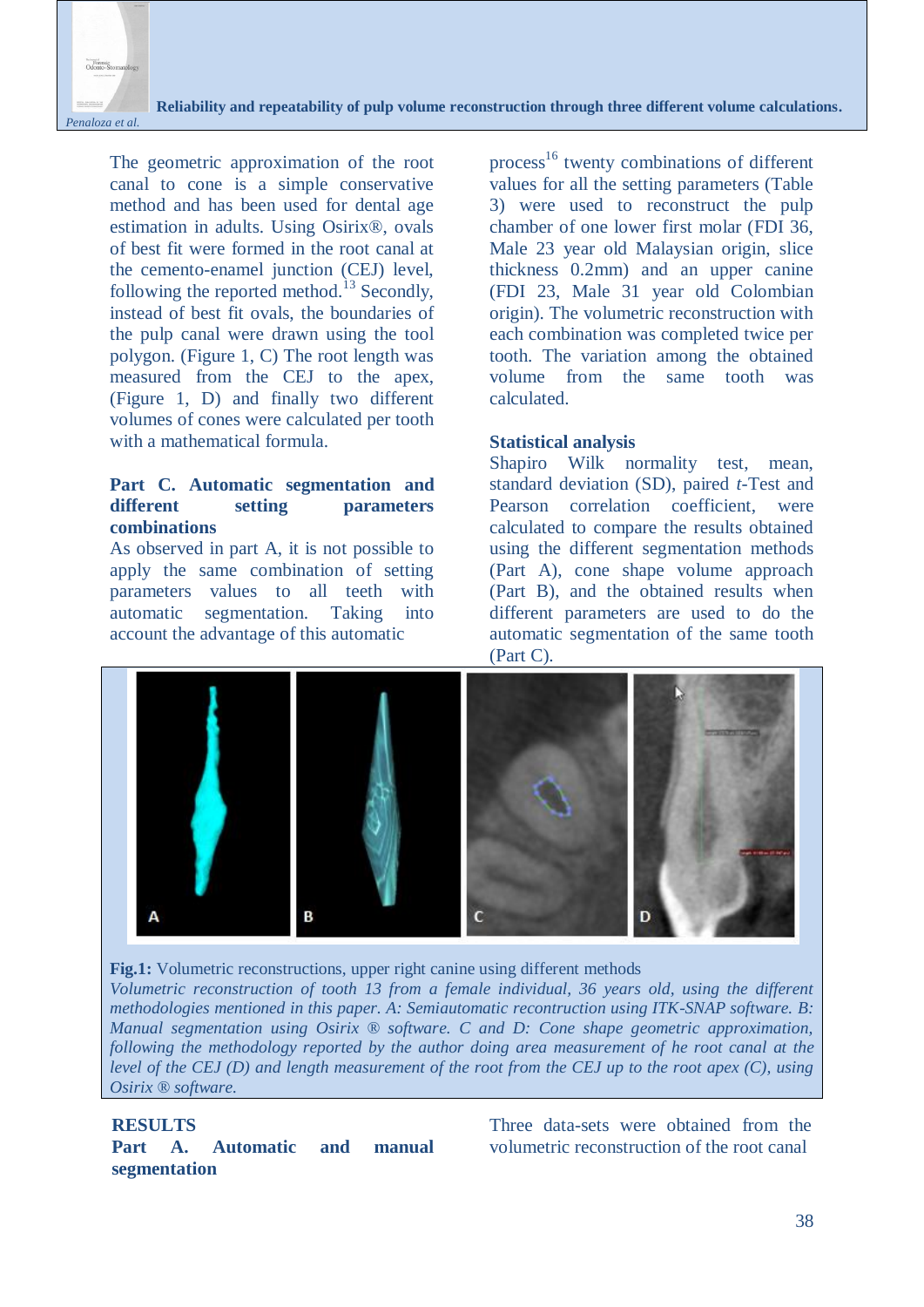

of the canines using the different methods (Table 1).

When automatic and manual segmentation using each fourth slice were compared, the Pearson's correlation coefficient (*r*=0.83), shows a greater correlation between them, than between automatic and manual segmentation using only the first and the last slice  $(r=0.75)$  or between the two manual segmentation methods (*r*=0.79). However, this does not mean that manual segmentation using every fourth slice and automatic segmentation produce comparable results. The paired *t* test shows that there is a statistically significant difference between the means of the results of both manual segmentations and automatic segmentation  $(p<0.001)$ .

When comparing the obtained volumes, it was observed that manual segmentation produced volumes that are larger than those obtained with automatic segmentation. To facilitate the understanding of this difference, a simple mathematical analysis was used, taking the obtained volume with automatic segmentation as 100% of the volume. Then the difference between the volumes obtained with automatic segmentation and both manual segmentation, were used in a rule of three to calculate the percentage this difference represents.

The results of this calculation showed that the volumes obtained using every fourth slice are in average 25% (1%-53%) larger than those obtained with automatic segmentation. Also, that using the first and the last slice are in average 57% (12% to 210%) larger than those obtained with automatic segmentation. The average of the obtained volumes from both manual segmentation methods is in general 41% larger than automatic segmentation.

The volumes obtained doing manual segmentation of each fourth slice were in average 28% larger than those obtained using only the first and the last slice. However, some of them were in average 16% smaller (*p*>0.05). The mathematical analysis was like the previously described, but in this case, the volume obtained with manual segmentation using only the first and last slice was taken as 100% in the rule of three.

# **Part B. Cone shape geometric approximation**

It was expected to obtain similar area and volume values when using ovals of best fit and the tool polygon following the outline of the pulp chamber. Different than expected, it was observed that with the tool polygon the obtained areas and volumes were noticeably larger (50%) than with the ovals (Table 2). However, there is a strong correlation coefficient between both measured areas using the tools oval and polygon (*r*=0.84) at the CEJ and the obtained volumes (*r*=0.88).

When the obtained areas using the two different tools are compared the data show a big variability and a high SD, this effect is diminished once the volume is calculated. In this way, the length of the root is what really determines the final obtained volume.

## **Part C. Automatic segmentation and different setting parameters combinations**

Repeatability of the automatic segmentation for the first and the second repetition for both teeth was evaluated with the paired *t* test  $(r=0.7, p=0.99)$ showing that there is no statistically difference between both repetitions with a 95% level of confidence. The average between the obtained volumes in both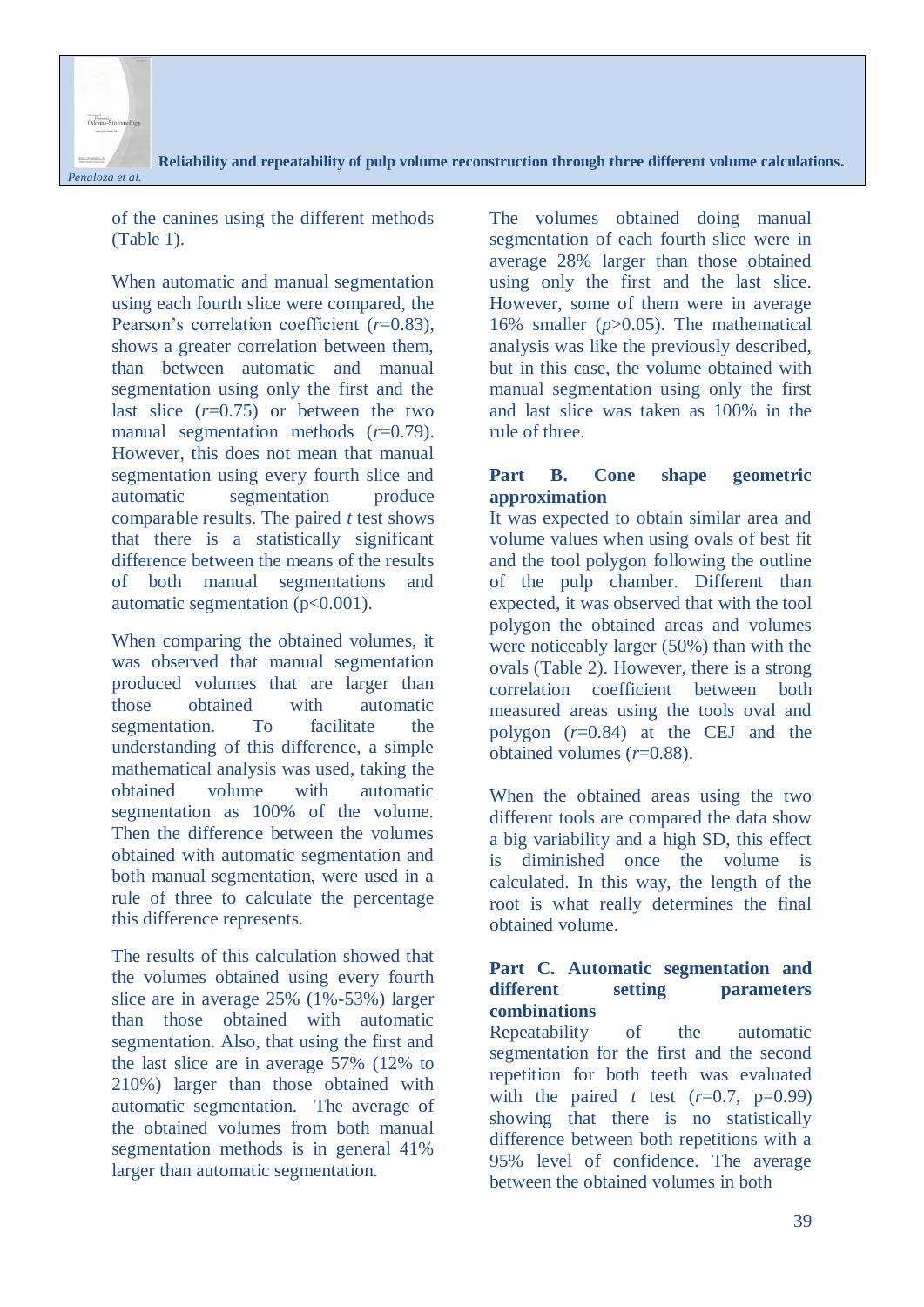

repetitions was calculated. The volumes obtained for the molar pulp chamber (FDI 36), ranged from  $31.7$ mm<sup>3</sup> to  $53.74$ mm<sup>3</sup>, with a SD of 5.7and a variance of 33.

For the volumetric reconstruction of the canine (FDI 23), the volume value ranged between  $29.8 \text{ mm}^3$  to  $50.8 \text{ mm}^3$ , SD=7.12

and variance of 50.75. The SD for the different parameters was not bigger than 0.6 and the sample variance was not greater than 0.3

Table 1. Volume results of using automatic segmentation (Vol 1), manual segmentation using just the first and last slice (Vol 2) and manual segmentation each forth slice (Vol3), of cone beam computer tomography from upper canines (FDI 13, 23)

| Individual     | Vol 1 $\text{(mm}^3)$ | Vol 2 $\text{(mm}^3)$ | Vol 3 $\text{(mm}^3)$ |
|----------------|-----------------------|-----------------------|-----------------------|
| $\mathbf{1}$   | 10.87                 | 10.6                  | 13.2                  |
| $\overline{2}$ | 16.03                 | 17                    | 19.7                  |
| 3              | 16.4                  | 20.9                  | 19.8                  |
| $\overline{4}$ | 9.309                 | 12.9                  | 14.8                  |
| 5              | 5.478                 | 7.1385                | 8.04                  |
| 6              | 11.25                 | 12.5                  | 12.6                  |
| $\overline{7}$ | 13.26                 | 25.9                  | 16.3                  |
| 8              | 16.72                 | 17                    | 23.2                  |
| 9              | 37.01                 | 32.6                  | 41.9                  |
| 10             | 16.98                 | 23.4                  | 28.9                  |
| 11             | 11.77                 | 19.2                  | 17.7                  |
| 12             | 5.857                 | 8.7131                | $11.7\,$              |
| 13             | 9.107                 | 13.3                  | 28.3                  |
| 14             | 17.24                 | 33                    | 29.8                  |
| 15             | 12.76                 | 27.5                  | 21.1                  |
| 16             | 15.87                 | 16.1                  | 27                    |
| 17             | 13.2                  | 19.7                  | 22.6                  |
| 18             | 11.61                 | 19.7                  | 16.5                  |
| 19             | 24.52                 | 35.3                  | 40                    |
| 20             | 15.51                 | 22.1                  | 22.1                  |
| 21             | 17.6                  | 29.3                  | 35.5                  |
| Mean           | 14.68                 | 20.18                 | 22.41                 |

#### *DISCUSSION*

With the introduction of computer vision techniques for medical imaging and their application in dentistry and forensic sciences, the possibilities to propose

methods for age and sex estimation are almost unlimited. Owed to the apposition of secondary dentine, the anthropometric assessment of the variation in the ratio between size of the pulp chamber and size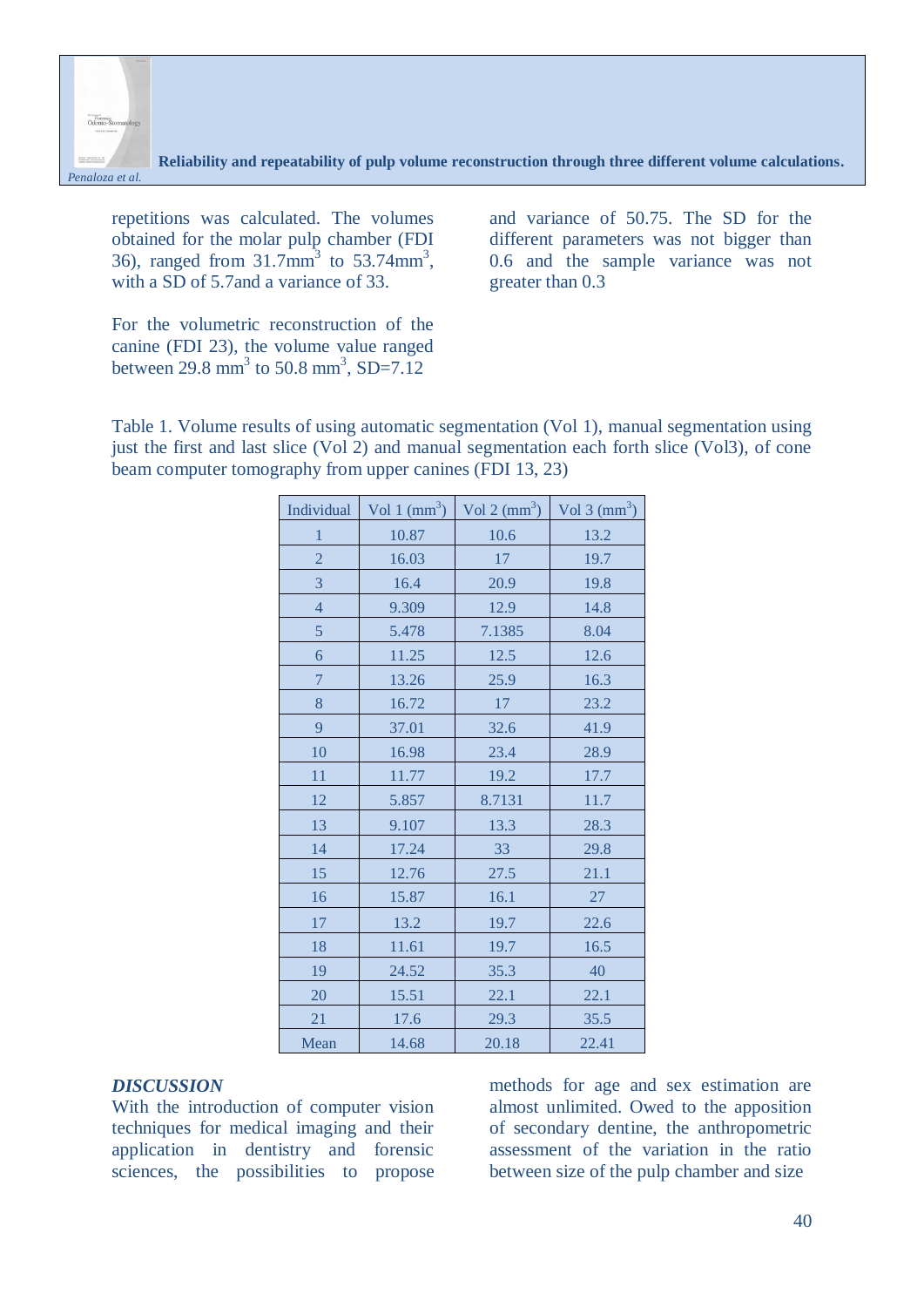

of the tooth is still an acceptable dental age predictor.<sup>14</sup> The aim of this study was to test the variability of the volume measurements when different segmentation methods are applied in pulp volume reconstruction, because although it would be expected that with volume measurements the results for age

estimation were more reliable, the literature shows the opposite. To find out an explanation to the lower accuracy of the methods based on volume reconstruction, in this study we tested three different methods doing only pulp volume reconstruction.

Table 2. Cone shape approach results using the tool polygon (Pol) and oval (Oval). Pulp area  $(in \, mm^2)$  at the CEJ level and volume  $(in \, mm^3)$  calculation with the measured root length  $(in \, mm^2)$ mm).

| Area           | Area Pol | Area Oval | Vol Pol<br>Root length |      | Vol Oval |
|----------------|----------|-----------|------------------------|------|----------|
| $\mathbf{1}$   | 22       | 20        | 1.55                   | 11.2 | 10.2     |
| $\overline{2}$ | 29       | 30.5      | 1.46                   | 14.1 | 14.8     |
| 3              | 28       | 24.5      | 1.46                   | 13.6 | 11.9     |
| $\overline{4}$ | 20       | 9.85      | 1.51                   | 10.0 | 4.9      |
| $\overline{5}$ | 21       | 16        | 1.04                   | 7.3  | $5.5$    |
| 6              | 16       | 13.5      | 1.56                   | 8.3  | $7.0\,$  |
| $\overline{7}$ | 46       | 29        | 1.86                   | 28.6 | 18.0     |
| 8              | 37       | 20.5      | 1.64                   | 20.3 | 11.2     |
| 9              | 52       | 41        | 1.38                   | 24.0 | 18.9     |
| 10             | 32       | 26.5      | 1.63                   | 17.4 | 14.4     |
| 11             | 30       | 17        | 1.28                   | 12.8 | 7.2      |
| 12             | 34       | 16        | 1.38                   | 15.8 | 7.4      |
| 13             | 32       | 22        | 2.10                   | 22.4 | 15.4     |
| 14             | 28       | 14        | 1.71                   | 16.1 | 8.0      |
| 15             | 42       | 28.5      | 1.79                   | 24.9 | 16.9     |
| 16             | 27       | 16        | 1.71                   | 15.4 | 9.1      |
| 17             | 25       | 17.5      | 1.96                   | 16.2 | 11.3     |
| 18             | 35       | 25.5      | 1.47                   | 17.2 | 12.5     |
| 19             | 58       | 44.5      | 1.73                   | 33.9 | 26.0     |
| 20             | 39       | 26.5      | 1.52                   | 19.8 | 13.4     |
| 21             | 46       | 24.5      | 2.17                   | 33.3 | 17.7     |
| <b>SD</b>      | 8.7      | 10.86     |                        | 7.45 | 5.2      |

The methodology analysed in this study, using CBCT, seems to be no more accurate than those methods based on radiographs for dental age estimation in adults, regardless the sample size of the

study which ranges from 19 individuals, analysing only  $12$  canines<sup>7</sup> to  $403$ individuals analysing only the pulp chamber of first molars.<sup>14</sup> This is clear when the reported accuracy of the different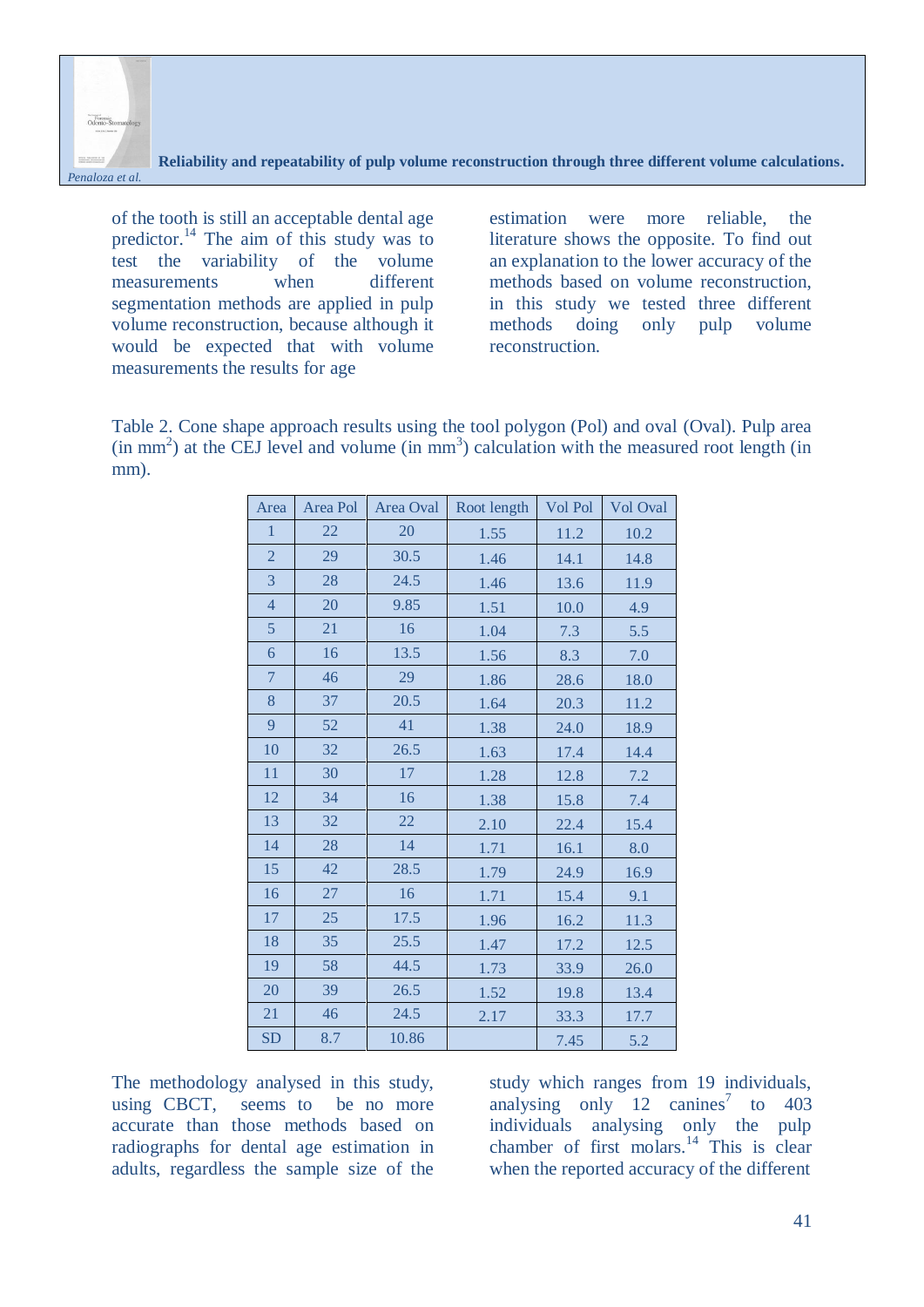

methods is compared. The reported mean absolute error using automatic segmentation of the first molar's pulp chamber is  $6.26$  years at best.<sup>14</sup> The cone shape geometric approach of pulp and

tooth has a standard error of estimation of  $\pm$  11.45 years,<sup>13</sup> and finally, manual segmentation of pulp and tooth, has a prediction interval of  $\pm$  12 years.<sup>5</sup>

| Repetition     | Scale of<br>Gaussian | Edge<br>contrast | Edge<br>transformation<br>exponent. | Smoothing<br>force | Average<br>molar volume<br>mm <sup>3</sup> | Average<br>canine<br>volume $mm3$ |
|----------------|----------------------|------------------|-------------------------------------|--------------------|--------------------------------------------|-----------------------------------|
| $\mathbf{1}$   | 2.14                 | 0.09             | $\overline{4}$                      | 0.2                | 38.415                                     | 36.58                             |
| $\overline{2}$ | $\overline{3}$       | 0.05             | $\overline{3}$                      | 0.2                | 45.775                                     | 49.7                              |
| $\overline{3}$ | 2.05                 | 0.05             | $\overline{3}$                      | 0.2                | 34.525                                     | 49.7                              |
| $\overline{4}$ | 2.5                  | 0.05             | $\overline{3}$                      | 0.2                | 46.075                                     | 41.81                             |
| $\overline{5}$ | 2.5                  | 0.1              | 2.5                                 | 0.2                | 49.38                                      | 48.87                             |
| 6              | 2.5                  | 0.2              | 2.05                                | 0.2                | 53.74                                      | 48.94                             |
| $\overline{7}$ | $\overline{2}$       | 0.1              | 2.5                                 | 0.2                | 43.55                                      | 39.27                             |
| 8              | 2.15                 | 0.09             | $\overline{4}$                      | 0.2                | 36.53                                      | 40.26                             |
| 9              | 2.15                 | 0.09             | $\overline{4}$                      | 0.3                | 38.94                                      | 39.76                             |
| 10             | 2.15                 | 0.09             | $\overline{4}$                      | 0.35               | 42                                         | 39.38                             |
| 11             | $\overline{3}$       | 0.05             | $\overline{3}$                      | 0.3                | 47.29                                      | 50.89                             |
| 12             | $\overline{3}$       | 0.05             | $\overline{3}$                      | 0.35               | 43.555                                     | 48.92                             |
| 13             | $\overline{3}$       | 0.05             | $\overline{3}$                      | 0.4                | 44.69                                      | 48.9                              |
| 14             | 2.05                 | 0.05             | $\overline{3}$                      | 0.3                | 38.695                                     | 35.98                             |
| 15             | 2.05                 | 0.05             | $\overline{3}$                      | 0.35               | 38.79                                      | 35.89                             |
| 16             | 2.05                 | 0.05             | $\overline{3}$                      | 0.4                | 38.46                                      | 36.04                             |
| 17             | 1.5                  | 0.05             | 2.51                                | 0.2                | 34.3                                       | 31.92                             |
| 18             | 1.5                  | 0.05             | 2.5                                 | 0.2                | 34.955                                     | 30.08                             |
| 19             | $\mathbf{1}$         | 0.1              | $\overline{3}$                      | 0.2                | 31.73                                      | 29.83                             |
| 20             | $\overline{2}$       | 0.05             | $\overline{4}$                      | 0.2                | 36.405                                     | 35.10                             |
| <b>SD</b>      | 0.53                 | 0.03             | 0.59                                | 0.07               | 5.74                                       | 7.12                              |
| Variance       | 0.28                 | 0.001            | 0.35                                | 0.005              | 32.94                                      | 50.75                             |

### Table 3. Setting parameter combinations used in part C

*There are 3 parameters available in ITK-SNAP software that are not listed, as they were constant for all the reconstructions: Edge attraction force (=2) and step size (=1) and smoothing force which was changed from 1 to 0.5 only for the 18th combination.*

Other methods also using automatic segmentation of canines reported a prediction interval of  $3.47$  years at best.<sup>17</sup> When these reported results are compared with some of the most commonly used adult age estimation methods utilising dental radiographs, such as Cameriere et

al.<sup>3</sup> (with reported mean predictor errors of 2.37 years<sup>18</sup> to 11.01 years<sup>19</sup> (tooth/pulp area ratio)), or the method developed by Kvaal et  $al^2$ (pulp/tooth-linear measurements ratios with reported standard estimation errors of  $\pm$ 9.367  $years<sub>1</sub><sup>20</sup>$  it is possible to observe that the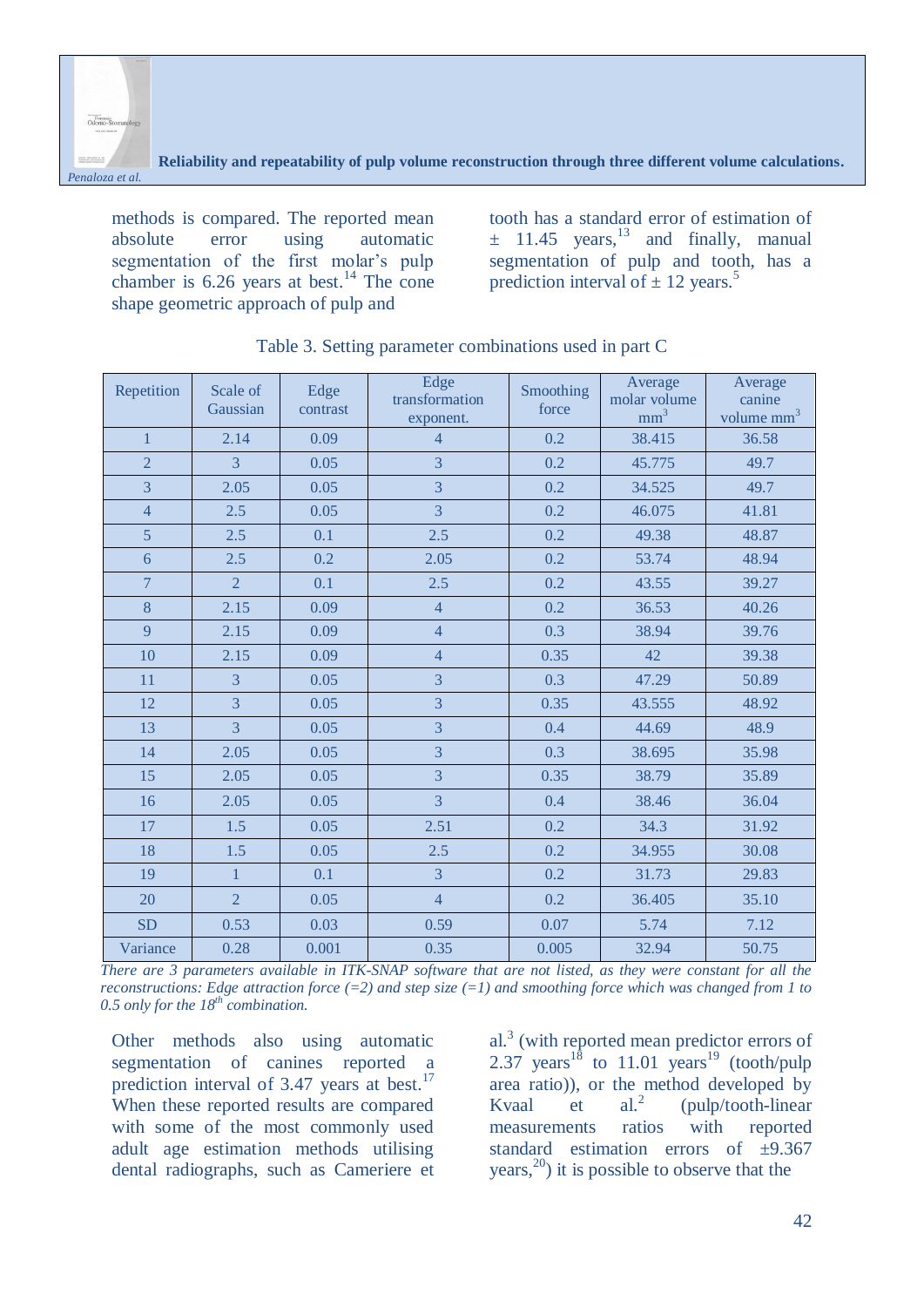

use of CBCT and dental structures volume reconstruction, do not improve the final results for adult age estimation. The relation between the lack of the accuracy of the mentioned methods for age estimation and the different methods for volume reconstruction are presented as follow:

**Part A.** Manual and automatic segmentation may produce similar results, as observed in this study (r=0.83). Manual segmentation is time consuming, difficult to perform and prone to be influenced by the subjectivity of the observer, and personnel trained in this aspect is necessary.<sup>21</sup> Additionally, it is not accurate enough to estimate the variation of the volume in small anatomic structures, such as the root canal, as observed in this study. Although there are different methods for automatic image segmentation, the first problem faced in the bio-medical area, is the exclusive dependence on gradient or intensity analysis without using anatomical information. $^{21}$  In the case of automatic segmentation, with ITK-SNAP software, although the software chooses which pixels will be included in the segmentation, the observer finally decides how to adjust the parameters to control the algorithms in the segmentation, making this method prone to a certain degree of subjectivity from the observers. These parameters may change from one CBCT to another. Unfortunately, in the previous study using this software the values of the setting parameters were not mentioned.<sup>14</sup> In this study it was also observed that although all the CBCT were obtained from machines with the same reference, and under similar exposure conditions (slice thickness, Kv, mA and time of exposure), and the same parameters for automatic segmentation, the interaction of the seed region-growing with the boundaries of the

structure to reconstruct may also differ from one CBCT to another. For this reason, it is not possible to follow the recommendations of the ITK-SNAP manufacturer, who recommends to keep the same parameters among different CBCT, and it is neither possible to guarantee the uniformity of the segmentations obtained.<sup>14</sup>

In this study, we also observe that small changes in the values of the setting parameters can generate significant variation in the final obtained volumes with automatic segmentation, even though the segmentation was made on the same CBCT, same tooth and same anatomic region.

Which means that the final volume will be always the same under the same parameters in the same CBCT and anatomic region, but these parameters generally need to be modified from one CBCT to another, and in the same way, small changes in the parameters alter the final volume.

**Part B.** With the aim of simplifying the measurement of the tooth structure volume, a cone shape geometric approach was proposed (Part B).<sup>13</sup> The developers of this method were aware of the main disadvantages of this proposal: measurements inaccuracy and subjectivity. They also reported that this method tends to underestimate the real volume of the tooth structures (56% to 67%), which in theory would not affect the final pulp/tooth ratio that was calculated to estimate the age.

To test this method, we used two differ approaches for doing the volume calculation. The first, following the published methodology<sup>13</sup> displaying ovals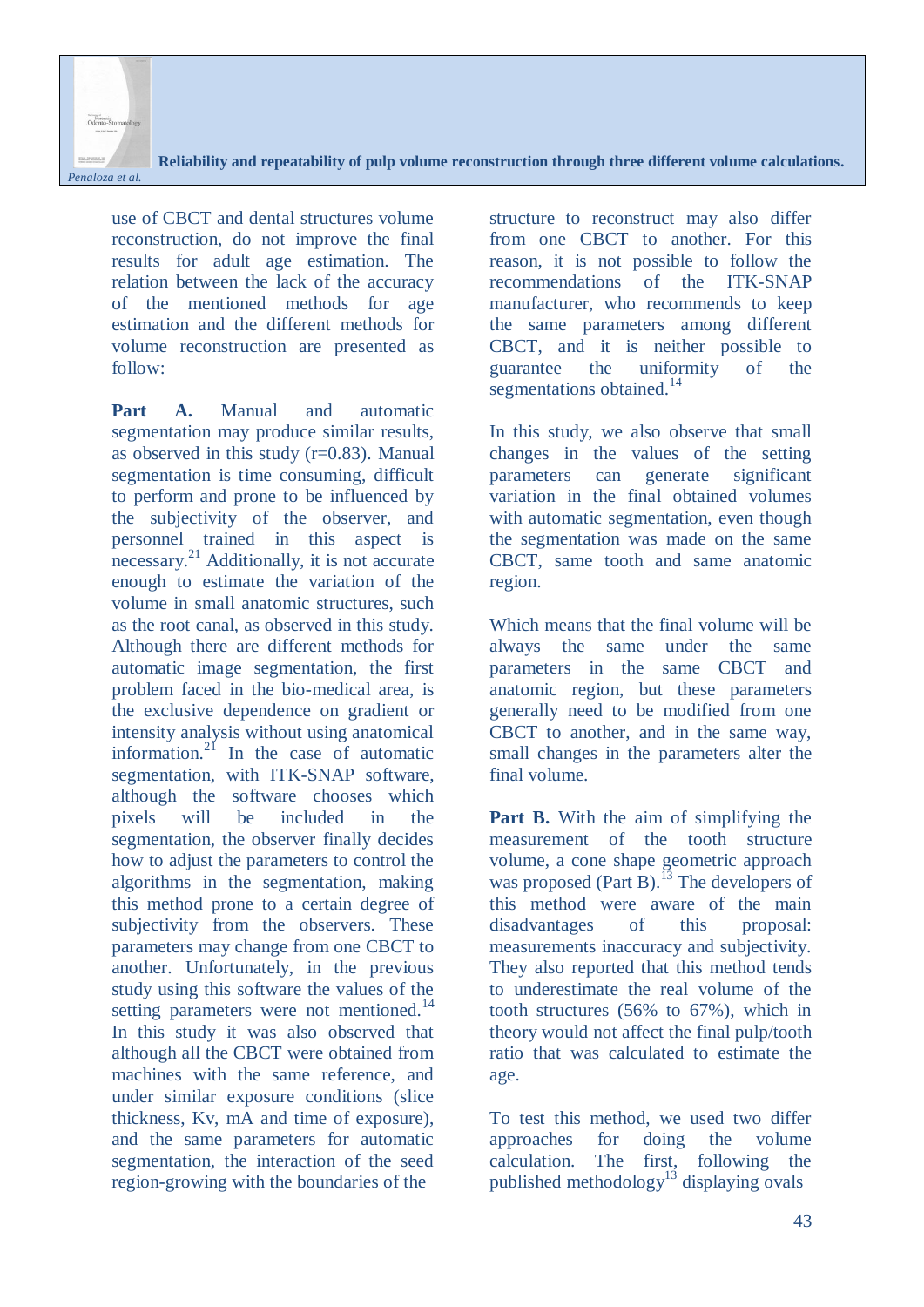

at the CEJ, and a second one selecting manually the outline of the root canal at the CEJ, using the tool polygon. As observed in the results section, despite the difference between both area measurements, at the CEJ, once the volume is calculated the difference decreases. Neither of these two approaches is recommended to carry outpulp volume measurements, , firstly because of the subjectivity of the observer, who only counts with the naked eye to display one or another and secondly, because both bring a distorted representation of the root canal, ignoring the different variations in its internal shape.

Part C. In this study, it has been shown, that there are different parameters that affect the final volumetric reconstruction of any anatomical region. The scale of Gaussian, or blurrier factor<sup>22</sup> was found to be the most relevant when doing automatic segmentation. To increase the value of the Gaussian scale, allows the observer to eliminate certain noises in the image, which affect the "growing of the seed". However, the bigger the value the Gaussian scale is, the more principal structures and details will be  $\log^{23}$  This would mean that the initial volume of the pulp chamber will be magnified.<sup>16</sup>

Although automatic segmentation is less prone to the subjectivity of the observer than manual segmentation, in this study we observed that it is not possible to keep the same volume reconstruction parameters for all the CBCT, and that minimum changes may produce significant variations even though they are done on the same tooth. The volume obtained with this tool must be understood as an approximation to the real volume of the structure being measured

Taking into consideration the reported rate of secondary dentin formation is 6.5 μm/year for the crown and 10 μm/year for the root. $^{24}$  the analysed methods in this study are not sensitive enough to detect such small dimension changes, generating a big variation of the measurements, which could explain the greater error of pulp/tooth volume based methods for age estimation when compared with simpler methods based on linear<sup>2</sup> or area measurements<sup>3</sup> on dental radiographs.

Previous research in the biomedical area have highlighted the problems related to semi-automatic segmentation, and specifically, to the process that the software uses to select which pixels or voxels to be included in the final volume reconstruction. To overcome this problem, they have elaborated the probabilistic anatomic atlas, which facilitates the segmentation of an organ of interest. $^{21}$ When doing the semi-autographic segmentation of teeth and pulp chambers, different obstacles were observed. Firstly, owing to the similar density of dentine and bone and the irregularity of the periodontal ligament, it was not possible to obtain a volumetric reconstruction of the tooth as it is in for the pulp chamber. This is the reason why the automatic tooth volume reconstruction was not analysed. Secondly, owing to the large variety in the shape of the pulp chamber in the apical third of the tooth, there was always a leak of the seed region -growing in to the dentine. To create a probabilistic atlas for dentistry could help to overcome these issues, and help the dentist and forensic dentist to implement more accurate and easier methods for automatic segmentation and volume reconstruction. Thirdly, although the automatic reconstruction of the pulp chamber of molars may be understood as a simple process, it may be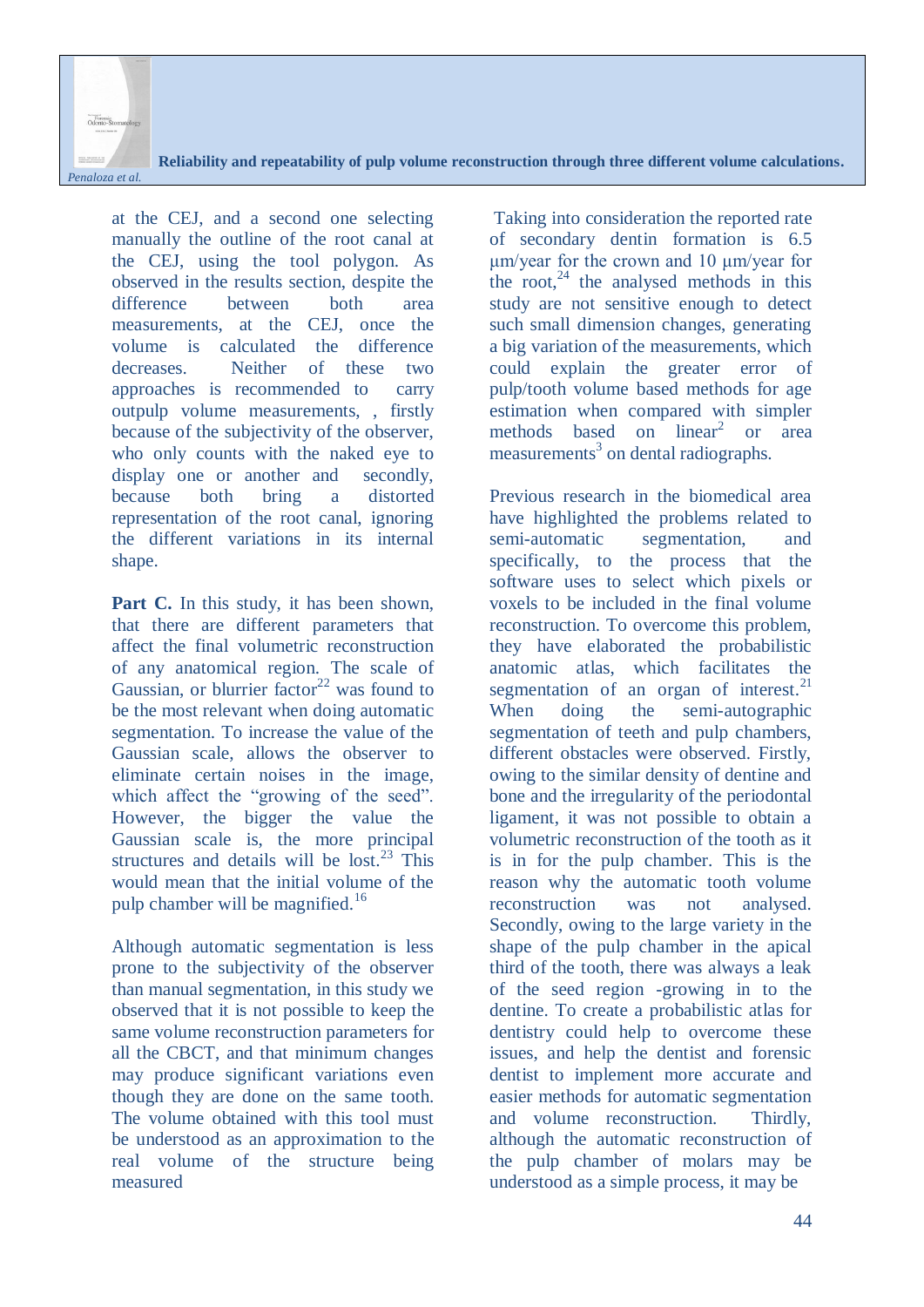

more reliable to use other methods for age estimation when using molars.

#### *CONCLUSIONS*

Based on the results of this study, it is possible to affirm that the obtained volume measurements with any segmentation method must be understood as an approximation of the measured structure and not as the real volume. In the same way, manual segmentation could produce volume values that are even more inaccurate, and should be avoided in future studies.

Although the volumetric reconstruction and P/T volume ratio has not shown better

results than methods based on dental radiographs, it is worth to persevere with the research in this area with an interdisciplinary team to build software that can reliably reconstruct pulp and tooth volumes for forensic purposes.

### *ACKNOWLEDGEMENTS*

The authors of the study want to thank to Nurul Firdaus, Dr Shahida Mohd Said and Dr Shalini Kanagasingam from the Radiology Unit, Dental Faculty University of Kebangsaan Malaysia. To the Forensic Science Centre from The University of Western Australia and to the research group INVIENDO from the National University of Colombia.

#### *REFERENCES*

1. Gustafson G. Age determination on teeth. J Am Dent Assoc. 1950;41(1):45-54.

2. Kvaal SI, Kolltveit KM, Thomsen IO, Solheim T. Age estimation of adults from dental radiographs. Forensic Sci Int. 1995;74(3):175-85.

3. Cameriere R, Ferrante L, Cingolani M. Variations in pulp/tooth area ratio as an indicator of age: a preliminary study. J Forensic Sci. 2004;49(2):317-9.

4. Vandevoort FM, Bergmans L, Van Cleynenbreugel J, Bielen DJ, Lambrechts P, Wevers M, et al. Age calculation using X- ray microfocus computed tomographical scanning of teeth: a pilot study. J Forensic Sci. 2004;49(4):787.

5. De Angelis D, Gaudio D, Guercini N, Cipriani F, Gibelli D, Caputi S, et al. Age estimation from canine volumes. Radiol Med. 2015:1-6.

6. Paewinsky E, Pfeiffer H, Brinkmann B. Quantification of secondary dentine formation from orthopantomograms a contribution to forensic age estimation methods in adults. Int J Legal Med 2005;119(1):27-30.

7. Yang F, Jacobs R, Willems G. Dental age estimation through volume matching of teeth imaged by cone-beam CT. Forensic Sci Int. 2006;159, Supplement(0):S78-S83.

8. Oi T, Saka H, Ide Y. Three-dimensional observation of pulp cavities in the maxillary first premolar tooth using micro-CT. Int Endod J. 2004;37(1):46-51.

9. Agematsu H, Someda H, Hashimoto M, Matsunaga S, Abe S, Kim H-J, et al. Three-dimensional Observation of Decrease in Pulp Cavity Volume Using Micro-CT: Age-related Change. Bull Tokyo Dent Coll. 2010;51(1):1-6. 10. Someda H, Saka H, Matsunaga S, Ide Y, Nakahara K, Hirata S, et al. Age estimation based on three-dimensional measurement of mandibular central incisors in Japanese. Forensic Sci Int. 2009;185(1–3):110-4.

11. Jagannathan N, Neelakantan P, Thiruvengadam C, Ramani P, Premkumar P, Natesan A, et al. Age estimation in an Indian population using pulp/tooth volume ratio of mandibular canines obtained from cone beam computed tomography. J Forensic Odontostomatol. 2011;29(1):1-6.

12. Star H, Thevissen P, Jacobs R, Fieuws S, Solheim T, Willems G. Human Dental Age Estimation by Calculation of Pulp–Tooth Volume Ratios Yielded on Clinically Acquired Cone Beam Computed Tomography Images of Monoradicular Teeth. J Forensic Sci. 2011;56(s1):S77-S82.

13. Pinchi V, Pradella F, Buti J, Baldinotti C, Focardi M, Norelli G-A. A new age estimation procedure based on the 3D CBCT study of the pulp cavity and hard tissues of the teeth for forensic purposes: A pilot study. J Forensic Legal Med. 2015:36:150-7.

14. Ge Z-p, Ma R-h, Li G, Zhang J-z, Ma X-c. Age estimation based on pulp chamber volume of first molars from cone-beam computed tomography images. Forensic Sci Int. 2015;253:133.e1-.e7.

15. Cameriere R, Ferrante L, Belcastro MG, Bonfiglioli B, Rastelli E, Cingolani M. Age Estimation by Pulp/Tooth Ratio in Canines by Mesial and Vestibular Peri-Apical X-Rays. J Forensic Sci. 2007;52(5):1151-5.

16. Yushkevich PA, Piven J, Hazlett HC, Smith RG, Ho S, Gee JC, et al. User-guided 3D active contour segmentation of anatomical structures: Significantly improved efficiency and reliability. NeuroImage. 2006;31(3):1116-28.